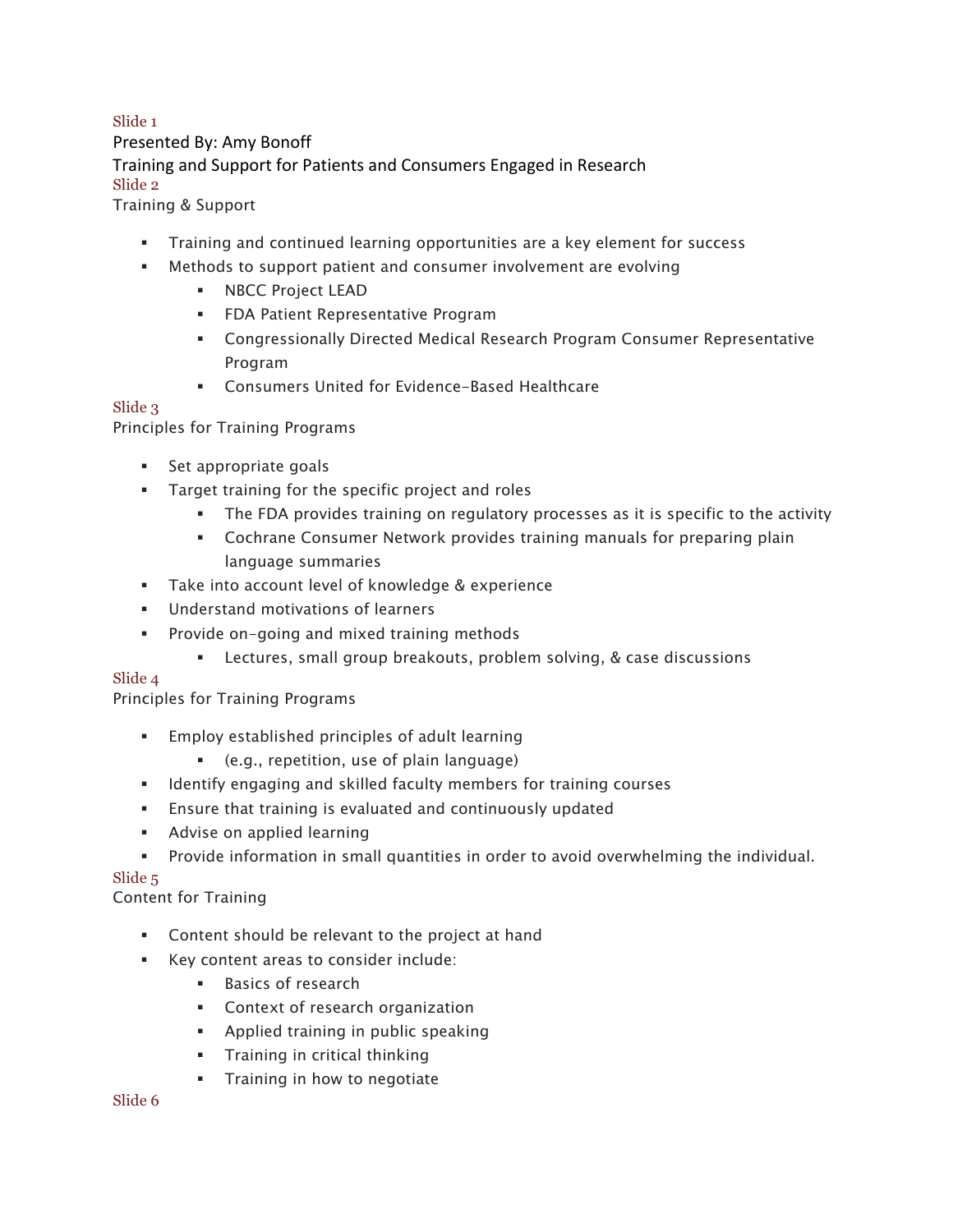Additional Support Activities

- § In addition to training opportunities, support offered includes:
	- **Establish mentorship programs**
	- § Foster ongoing engagement (updates on research, newsletters, information on opportunities for involvement)
	- § Provide networking opportunities
	- Reduce barriers to participation

#### Slide 7

Advocacy Training: The NBCCProject LEAD® Story

# Slide 8

What is Project LEAD®?

Leadership Education Advocacy Development

- Science training for consumer advocates: learning concepts and language of science to influence research and public policy
- § Students paired with a mentors to help during the teaching as well as guide in their advocacy careers
- § Collaborative: designed by NBCC with scientists, academics, and consumers
- Select participants: renowned faculty and committed students
- § Adult learning: lectures, study group sessions, case studies, role play, homework, personal action plan, and continuing education
- § Held several times a year in different locations; different levels and foci for variety of courses

## Slide 9

Why Project LEAD® is Important for Advocates

- § Enables advocates to play integral role in breast cancer decision-making in research, policy, healthcare systems
- § Gives advocates tools to critically appraise research proposals and scientific reporting
- § Builds bridges between the consumer advocacy and scientific communities
- § Builds credibility for the consumer advocacy community

## Slide 10

Center for NBCC Advocacy Training

- § Created in 2008
- § To consolidate, expand and enhance the range of NBCC research advocacy and public policy training
- § Includes:
	- § Full range of Project LEAD domestic and international science and quality care courses
	- Annual Advocacy Training Conference
	- § Team Leader training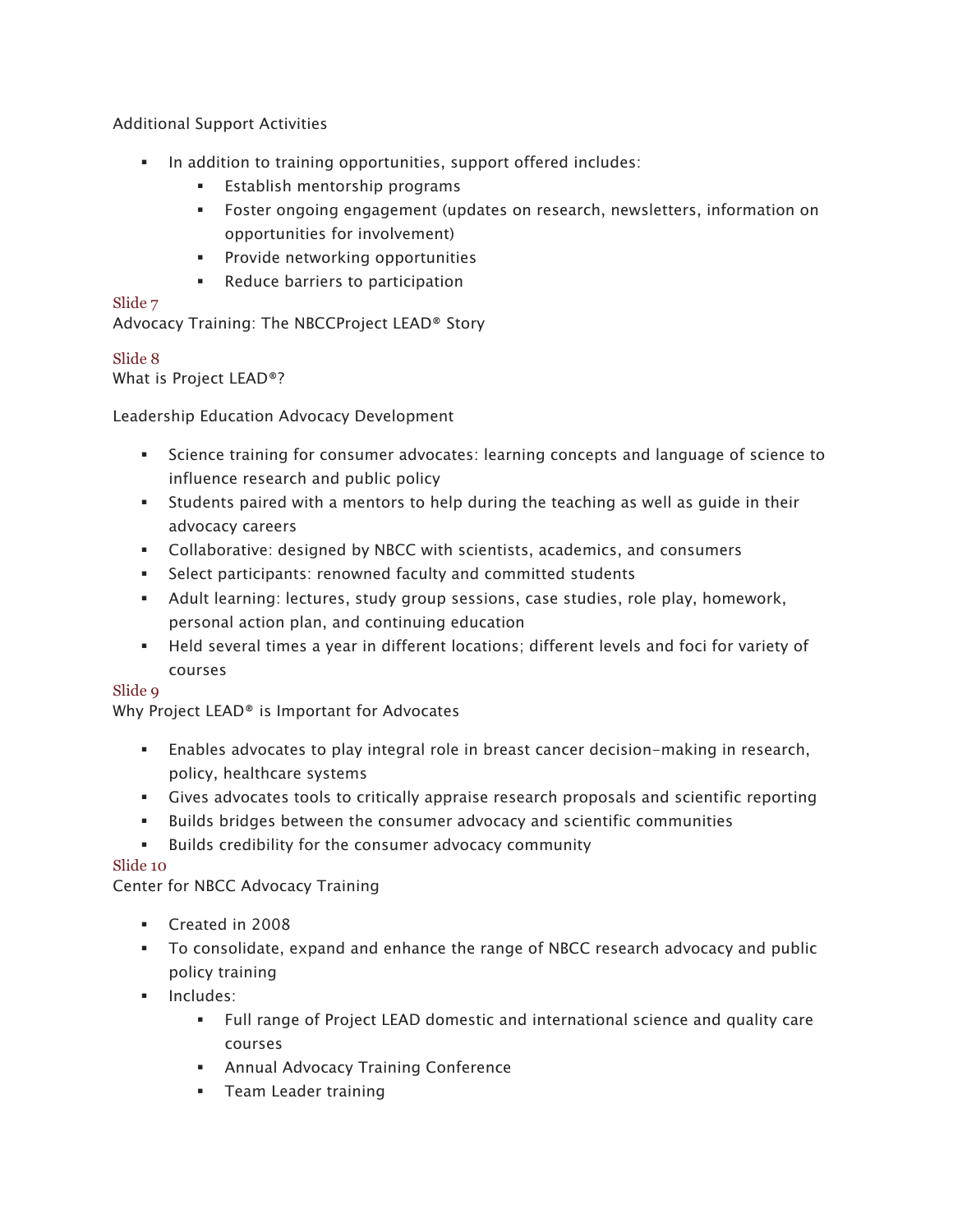- **Emerging Leaders**
- § Continuing Education web community, advanced sessions
- § Mentoring
- § Over 2000 graduates, 74 courses since 1995

#### Slide 11

Types of Project LEAD Courses

- § Project LEAD® Institute- an intensive science and research methodology course to prepare advocates to serve on breast cancer decision-making bodies and to critically analyze information (1995)
- $\blacksquare$  Clinical Trials Project LEAD® advanced course to improve design, implementation, outcomes of clinical trials (2001)
- Quality Care Project LEAD® applies NBCC's core values towards creating systems-wide improvements in quality breast cancer care. (2004)
- International Project LEAD® bringing science and clinical trials training to international advocacy community to support advocate/researcher collaborations (2004)

#### Slide 12

## Types of Project LEAD® Courses

- § Project LEAD® Workshop introductory level course on basic scientific concepts and language; critical skill-building to understand scientific research reported in the media (2008)
- § Over 2000 graduates, 74 courses since 1995

## Slide 13

Identifying Need for Educated Consumers

- Dept. of Defense Breast Cancer Research Program
	- § NBCC required that educated consumers work as peers with scientists from start of DOD BCRP - as co-chairs, reviewers, etc
	- Identified need to train advocates in concepts and language of science
- § NBCC principles align with Project LEAD:
	- Evidence-based health care
	- Consumer perspective to shape research agenda
	- Keep efforts focused on mission to end breast cancer
- Health care reform legislation -
	- § NBCC helped assure "educated consumer involvement on committees" language added to and remained in bill

#### Slide 14

Educational Principles of Project LEAD®

- Set bar high for student selection, curriculum
- § Belief in adult ability to learn complex scientific concepts and critical appraisal skills
- § Ground program in adult learning principles: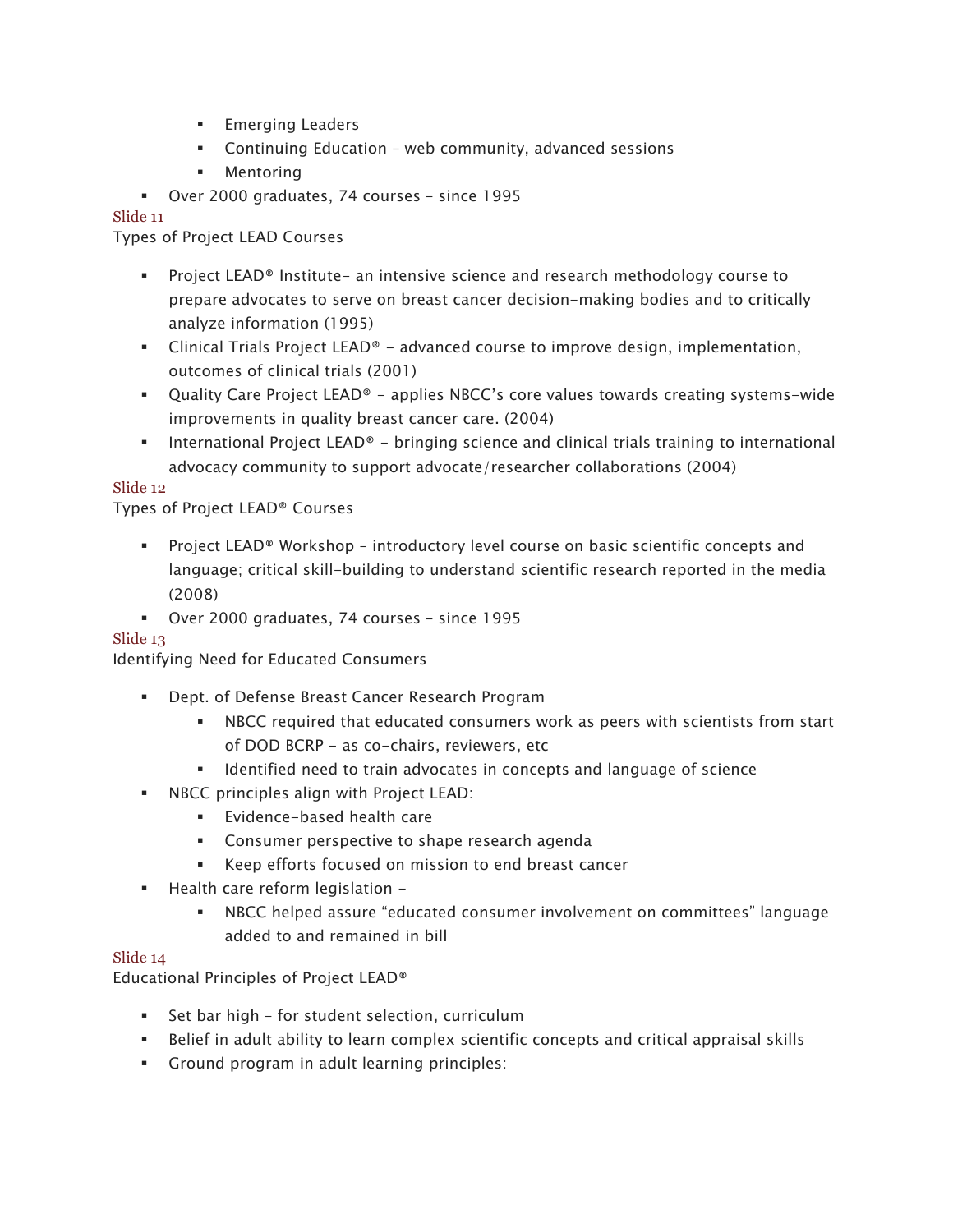- § Repetition, small study groups, safe learning environment for weakest to learn most, risk zone theory, graduate action plan
- § Offer continuing education, mentoring

# Slide 15

Faculty Criteria

- § Faculty
	- Outstanding teaching skills key requirement
	- § Ability/willingness to commit significant time
- § Commitment to Project LEAD's goal of training educated consumers to sit at all breast cancer decision-making tables
- Continue to work with advocates and staff to update and refine curriculum

# Slide 16

Curriculum:

- § Basic Science
- § Epidemiology
- **•** Clinical Medicine
- **Advocacy Development**

# Slide 17

Curriculum: Advocacy Development

- § Overview of research process
- § Critical appraisal skills
	- Centrality of evidence-based healthcare
	- § Grant review process
	- **•** Influence strategies
	- Role playing in advocacy situations
	- **•** Advocacy opportunities
	- Graduate Action Plan with mentors

## Slide 18

## Summary

- Research advocacy continues to grow and advance
- § Training and support is a critical component for meaningful engagement
- Organizations with training programs in place are valuable resources for researchers
	- § Project LEAD
		- Research Advocacy Network
		- § CDMRP
		- § Cochrane Consumers Network
		- § FDA Patient Representative Program

## Slide 19

## Resources

§ Consumers United for Evidence-Based Healthcare (CUE)